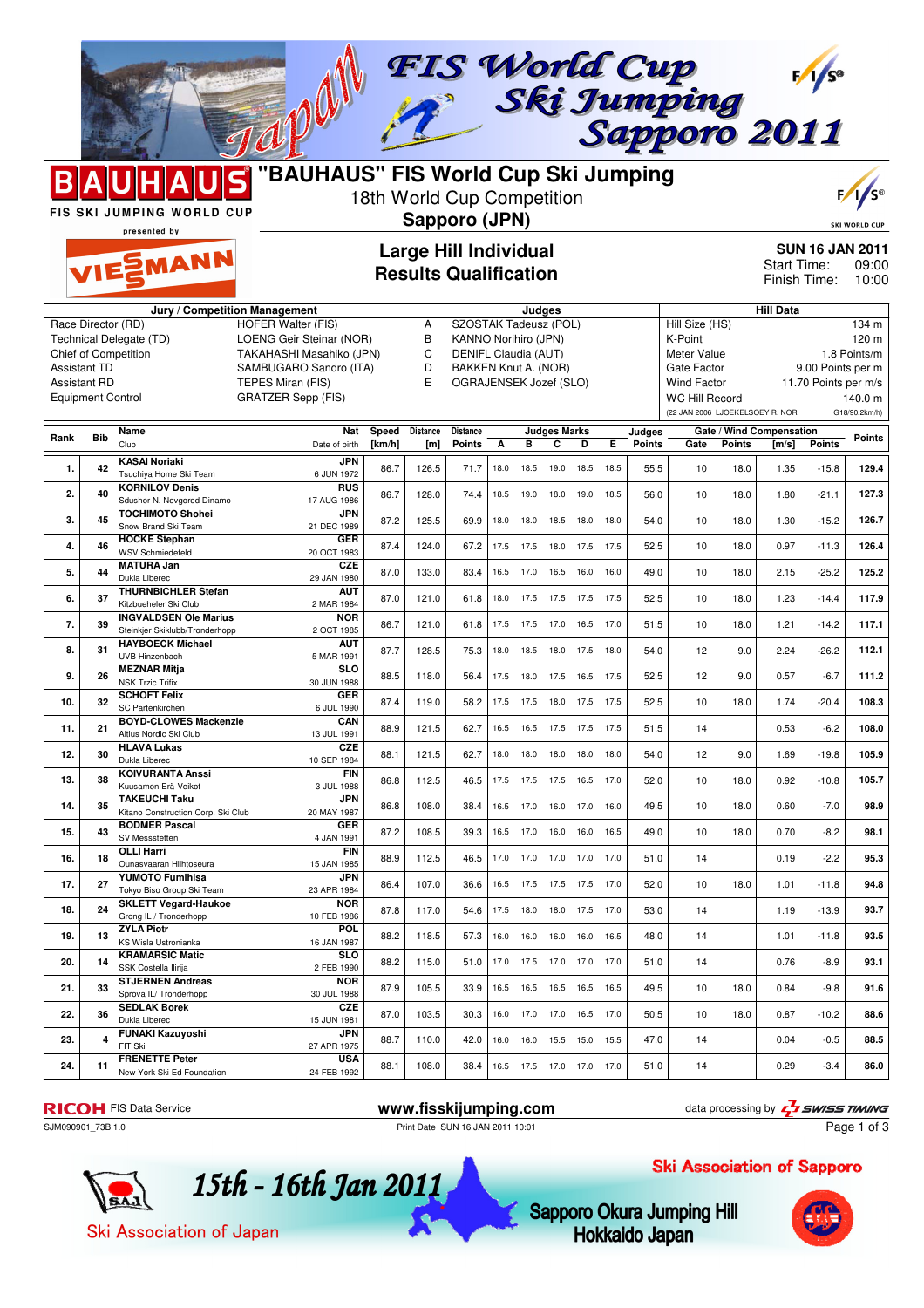



## **"BAUHAUS" FIS World Cup Ski Jumping** 18th World Cup Competition

**Sapporo (JPN)**

| с | রি<br>с |
|---|---------|
|   |         |

**SKI WORLD CUP** 

FIS SKI JUMPING WORLD CUP presented by

| n Sil<br><b>MANI</b><br>⋲⋛⋗<br>VII | ---------- |  |
|------------------------------------|------------|--|
|                                    |            |  |

## **Large Hill Individual Results Qualification**

**SUN 16 JAN 2011** 09:00 Finish Time: 10:00 Start Time:

|                      |                | Name                                           | Nat                       | Speed  | <b>Distance</b> | <b>Distance</b> |      |      | Judges Marks |           |      | Judges |      | Gate / Wind Compensation |         |               |        |
|----------------------|----------------|------------------------------------------------|---------------------------|--------|-----------------|-----------------|------|------|--------------|-----------|------|--------|------|--------------------------|---------|---------------|--------|
| Rank                 | <b>Bib</b>     | Club                                           | Date of birth             | [km/h] | [m]             | Points          | А    | в    | C            | D         | Е    | Points | Gate | Points                   | [m/s]   | <b>Points</b> | Points |
| 25.                  | 16             | <b>VASSILIEV Dimitry</b><br>CSK/Lokomotiva UFA | <b>RUS</b><br>26 DEC 1979 | 89.0   | 107.5           | 37.5            | 16.5 | 17.0 | 16.0         | 17.0      | 16.5 | 50.0   | 14   |                          | 0.41    | $-4.8$        | 82.7   |
|                      |                | YAMADA Hiroki                                  | <b>JPN</b>                |        |                 |                 |      |      |              |           |      |        |      |                          |         |               |        |
| 26.                  | $\mathbf{2}$   | Nagano City Ski Club                           | 19 MAY 1982               | 88.7   | 107.0           | 36.6            | 17.0 | 17.0 | 16.0         | 16.0      | 17.0 | 50.0   | 14   |                          | 0.47    | $-5.5$        | 81.1   |
| 27.                  | 3              | <b>TAKAYANAGI Taro</b><br>Nippon Kucho         | <b>JPN</b><br>2 JUN 1982  | 88.9   | 106.0           | 34.8            | 16.5 | 17.5 | 16.0         | 16.0      | 16.5 | 49.0   | 14   |                          | 0.40    | $-4.7$        | 79.1   |
|                      |                | <b>ELVERUM SORSELL Kim Rene</b>                | <b>NOR</b>                |        |                 |                 |      |      |              |           |      |        |      |                          |         |               |        |
| 28.                  | 25             | Ullensaker Skiklubb                            | 6 OCT 1988                | 88.3   | 112.0           | 45.6            | 17.0 | 17.5 | 17.0 17.0    |           | 17.0 | 51.0   | 14   |                          | 1.52    | $-17.8$       | 78.8   |
| 29.                  | 17             | <b>KOT Maciei</b><br>AZS AWF Krak Z-ne         | POL<br>9 JUN 1991         | 88.0   | 102.0           | 27.6            | 16.5 | 17.0 | 17.0         | 17.0      | 16.5 | 50.5   | 14   |                          | 0.04    | $-0.5$        | 77.6   |
| 30.                  | 23             | YOSHIOKA Kazuya<br>Tsuchiya Home Ski Team      | <b>JPN</b><br>9 SEP 1978  | 88.7   | 110.0           | 42.0            | 16.5 | 17.5 | 16.5         | 17.0      | 17.0 | 50.5   | 14   |                          | 1.41    | $-16.5$       | 76.0   |
|                      |                | <b>SLIZ Rafal</b>                              | <b>POL</b>                |        |                 |                 |      |      |              |           |      |        |      |                          |         |               |        |
| 31.                  | 6              | AZS AWF Katowice                               | 11 JUL 1983               | 87.7   | 103.0           | 29.4            | 16.5 | 17.0 | 16.0         | 16.5      | 16.5 | 49.5   | 14   |                          | 0.36    | $-4.2$        | 74.7   |
|                      |                | <b>ROENSEN Atle Pedersen</b>                   | <b>NOR</b>                |        |                 |                 |      |      |              |           |      |        |      |                          |         |               |        |
| 32.                  | 15             | Eidsvoll IF                                    | 13 AUG 1988               | 89.3   | 107.5           | 37.5            | 16.5 | 16.0 | 16.0         | 15.5      | 16.5 | 48.5   | 14   |                          | 1.05    | $-12.3$       | 73.7   |
| 33.                  | 12             | de LEEUW Yukon                                 | CAN                       | 88.0   | 108.5           | 39.3            | 17.0 | 17.5 | 17.0         | 16.5      | 17.0 | 51.0   | 14   |                          | 1.48    | $-17.3$       | 73.0   |
|                      |                | Altius Nordic ski Club                         | 21 APR 1993               |        |                 |                 |      |      |              |           |      |        |      |                          |         |               |        |
| 34.                  | $\mathbf{1}$   | <b>ITO Kenshiro</b><br>Snow Brand Ski Team     | <b>JPN</b><br>8 JAN 1990  | 88.6   | 101.0           | 25.8            | 16.5 | 17.0 | 17.0         | 16.5      | 16.5 | 50.0   | 14   |                          | 0.26    | $-3.0$        | 72.8   |
|                      |                | <b>GANGNES Kenneth</b>                         | <b>NOR</b>                |        |                 |                 |      |      |              |           |      |        |      |                          |         |               |        |
| 35.                  | 20             | Kolbu Kameratene                               | 15 MAY 1989               | 88.5   | 105.0           | 33.0            | 16.5 | 17.0 |              | 16.5 17.5 | 17.0 | 50.5   | 14   |                          | 1.08    | $-12.6$       | 70.9   |
|                      |                | <b>INNAUER Mario</b>                           | AUT                       |        |                 |                 |      |      |              |           |      |        |      |                          |         |               |        |
| 36.                  | 22             | SV Innsbruck-Bergisel                          | 10 JAN 1990               | 87.6   | 99.5            | 23.1            | 16.5 | 17.0 | 16.5         | 16.5      | 16.5 | 49.5   | 14   |                          | 0.34    | $-4.0$        | 68.6   |
|                      |                | <b>TROFIMOV Roman-Sergeevich</b>               | <b>RUS</b>                |        |                 |                 |      |      |              |           |      |        |      |                          |         |               |        |
| 37.                  | 19             | Moskva Shvsm                                   | 19 NOV 1989               | 88.1   | 103.0           | 29.4            | 16.5 | 17.0 | 16.5         | 16.0      | 17.0 | 50.0   | 14   |                          | 0.98    | $-11.5$       | 67.9   |
|                      |                | <b>CHERVYAKOV Georgiv</b>                      |                           |        |                 |                 |      |      |              |           |      |        |      |                          |         |               |        |
| 38.                  | $\overline{7}$ |                                                | <b>RUS</b>                | 88.8   | 100.5           | 24.9            | 16.0 | 17.0 | 16.5         | 17.0      | 16.5 | 50.0   | 14   |                          | 0.99    | $-11.6$       | 63.3   |
|                      |                | Moskva Shvsm Skiclub                           | 15 FEB 1990               |        |                 |                 |      |      |              |           |      |        |      |                          |         |               |        |
| 39.                  | 8              | <b>DELLASEGA Diego</b><br>G.S. FIAMME ORO      | <b>ITA</b><br>4 DEC 1990  | 88.4   | 95.5            | 15.9            | 16.0 | 16.0 |              | 16.0 15.5 | 16.0 | 48.0   | 14   |                          | 0.18    | $-2.1$        | 61.8   |
| 40.                  | 5              | <b>WATASE Yuta</b><br>Snow Brand Ski Team      | <b>JPN</b><br>8 AUG 1982  | 88.2   | 92.0            | 9.6             | 16.0 | 15.5 | 15.5         | 16.5      | 16.0 | 47.5   | 14   |                          | $-0.25$ | 2.9           | 60.0   |
|                      |                |                                                |                           |        |                 |                 |      |      |              |           |      |        |      |                          |         |               |        |
|                      |                |                                                |                           |        |                 |                 |      |      |              |           |      |        |      |                          |         |               |        |
| <b>Not Qualified</b> |                |                                                |                           |        |                 |                 |      |      |              |           |      |        |      |                          |         |               |        |
| 41.                  | 34             | <b>MUOTKA OIII</b>                             | FIN                       | 86.5   | 85.0            | $-3.0$          | 16.0 | 15.5 | 15.5 15.5    |           | 16.0 | 47.0   | 10   | 18.0                     | 0.18    | $-2.1$        | 59.9   |
|                      |                | Ounasvaaran Hiihtoseura                        | 14 JUL 1988               |        |                 |                 |      |      |              |           |      |        |      |                          |         |               |        |
|                      |                | <b>KOT Jakub</b>                               | POL                       |        |                 |                 |      |      |              |           |      |        |      |                          |         |               |        |
| 42.                  | 10             | AZS Zakopane                                   | 19 JAN 1990               | 88.3   | 95.5            | 15.9            | 15.0 | 14.5 | 15.0         | 15.5      | 15.0 | 45.0   | 14   |                          | 0.22    | $-2.6$        | 58.3   |
|                      |                | <b>MORASSI Andrea</b>                          | <b>ITA</b>                |        |                 |                 |      |      |              |           |      |        |      |                          |         |               |        |
| 43.                  | 28             | C.S. Forestale                                 | 30 AUG 1988               | 87.3   | 96.5            | 17.7            | 14.5 | 14.0 | 14.5 14.0    |           | 14.0 | 42.5   | 12   | 9.0                      | 1.01    | $-11.8$       | 57.4   |
|                      |                | <b>HAJEK Antonin</b>                           | CZE                       |        |                 |                 |      |      |              |           |      |        |      |                          |         |               |        |
| 44.                  | 9              | Dukla Liberec                                  | 12 FEB 1987               | 88.3   | 89.5            | 5.1             | 16.0 | 15.5 | 16.5         | 16.0      | 16.0 | 48.0   | 14   |                          | $-0.14$ | 1.6           | 54.7   |
|                      |                | <b>FREITAG Richard</b>                         | <b>GER</b>                |        |                 |                 |      |      |              |           |      |        |      |                          |         |               |        |
| 45.                  | 41             | SG Nickelhuette Aue                            | 14 AUG 1991               | 86.5   | 75.0            | $-21.0$         | 14.0 | 13.5 | 13.0         | 13.0      | 14.0 | 40.5   | 10   | 18.0                     | 0.80    | $-9.4$        | 28.1   |
|                      |                |                                                |                           |        |                 |                 |      |      |              |           |      |        |      |                          |         |               |        |
|                      |                |                                                |                           |        |                 |                 |      |      |              |           |      |        |      |                          |         |               |        |
| Prequalified         |                |                                                |                           |        |                 |                 |      |      |              |           |      |        |      |                          |         |               |        |
|                      |                | <b>UHRMANN Michael</b>                         | <b>GER</b>                |        |                 |                 |      |      |              |           |      |        |      |                          |         |               |        |
|                      | 47             | <b>WSV DJK Rastbuechl</b>                      | 16 SEP 1978               | 86.1   | 115.5           | 51.9            |      |      |              |           |      |        | 08   | 27.0                     | 1.64    | $-19.2$       |        |
|                      |                | <b>KRANJEC Robert</b>                          | <b>SLO</b>                |        |                 |                 |      |      |              |           |      |        |      |                          |         |               |        |
|                      | 48             | SK Triglav Kranj                               | 16 JUL 1981               | 86.3   | 131.0           | 79.8            |      |      |              |           |      |        | 08   | 27.0                     | 2.40    | $-28.1$       |        |
|                      |                | <b>KOUDELKA Roman</b>                          | CZE                       |        |                 |                 |      |      |              |           |      |        |      |                          |         |               |        |
|                      | 49             | LSK Lomnice nad Popelkov                       | 9 JUL 1989                | 85.9   | 112.5           | 46.5            |      |      |              |           |      |        | 08   | 27.0                     | 1.42    | $-16.6$       |        |
|                      |                | <b>ITO Daiki</b>                               | <b>JPN</b>                |        |                 |                 |      |      |              |           |      |        |      |                          |         |               |        |
|                      | 50             |                                                |                           | 86.1   | 128.5           | 75.3            |      |      |              |           |      |        | 08   | 27.0                     | 1.77    | $-20.7$       |        |
|                      |                | Snow Brand Ski Team                            | 27 DEC 1985               |        |                 |                 |      |      |              |           |      |        |      |                          |         |               |        |
|                      | 51             | <b>FREUND Severin</b>                          | <b>GER</b>                | 86.3   | 128.0           | 74.4            |      |      |              |           |      |        | 07   | 31.5                     | 2.24    | $-26.2$       |        |
|                      |                | <b>WSV DJK Rastbuechl</b>                      | 11 MAY 1988               |        |                 |                 |      |      |              |           |      |        |      |                          |         |               |        |

**RICOH** FIS Data Service **www.fisskijumping.com** data processing by  $\frac{7}{2}$  SWISS TIMING SUN090901\_73B 1.0

15th - 16th Jan 2011

Print Date SUN 16 JAN 2011 10:01

Page 2 of 3



Ski Association of Japan

Ski Association of Sapporo

Sapporo Okura Jumping Hill **Hokkaido Japan**